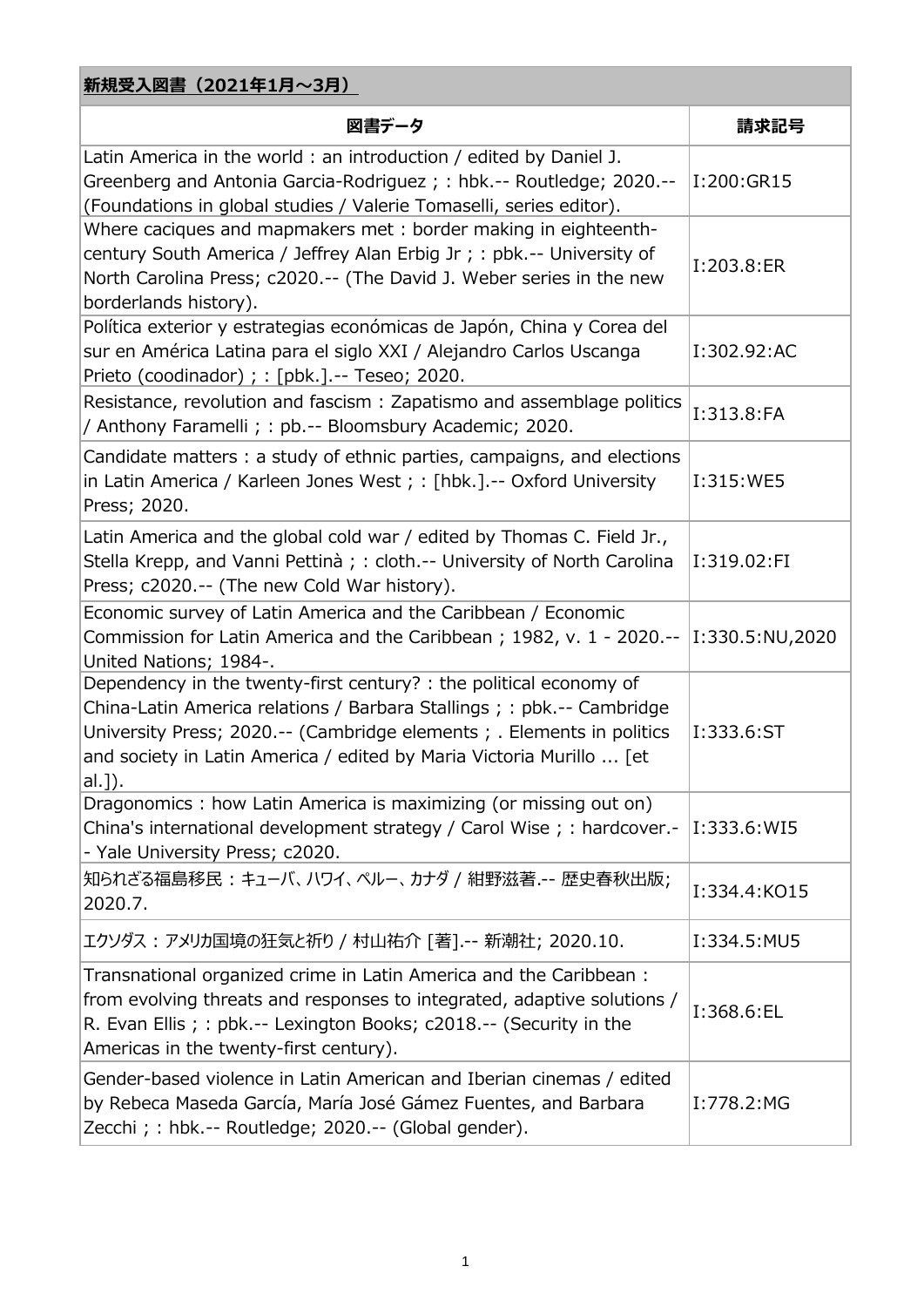| 図書データ                                                                                                                                                                                                                                                                | 請求記号               |
|----------------------------------------------------------------------------------------------------------------------------------------------------------------------------------------------------------------------------------------------------------------------|--------------------|
| A southern criminology of violence, youth and policing: governing<br>insecurity in urban Brazil / Roxana Pessoa Cavalcanti ; : hbk.--<br>Routledge; 2020.-- (Routledge studies in crime and justice in Asia and<br>the global south).                                | IV:317.7:CA        |
| Brazil's revolution in commerce: creating consumer capitalism in the<br>American century / James P. Woodard ; : pbk.-- University of North<br>Carolina Press; c2020.                                                                                                 | IV:332:WO          |
| ブラジル天使が舞い降りる村のカノア保育園 : 21歳女性保育士、ブラジルの貧しい漁村<br>にひとり飛び込み保育園を作る! / 鈴木真由美著.-- サンパティック・カフェ.                                                                                                                                                                               | IV:376.1:SU        |
| 憤死 / エドゥアール・グリッサン著 ; 星埜守之訳 -- 水声社; 2020.8.-- (フィクションの楽<br>しみ).                                                                                                                                                                                                       | L:900.3:GL1,t      |
| A party for Lazarus: six generations of ancestral devotion in a Cuban<br>town / Todd Ramón Ochoa ; : cloth.-- University of California Press;<br>c2020.                                                                                                              | VIII:160.2:OC      |
| The Haiti reader: history, culture, politics / Laurent Dubois  [et al.],<br>editors ; : pbk.-- Duke University Press; 2020.-- (Latin America<br>readers).                                                                                                            | XIV:200:DU5        |
| Jamaica in the age of revolution / Trevor Burnard; : hardcover.--<br>University of Pennsylvania Press; c2020.                                                                                                                                                        | XVI:200.4:BU       |
| メキシコ便利帳; 創刊号 - vol. 5.-- Y's Publishing Co.; 2016.10-.                                                                                                                                                                                                               | XVII:290.9:YS,V    |
| 暴力の政治民族誌 : 現代マヤ先住民の経験と記憶 / 池田光穂著.-- 大阪大学出版<br>会; 2020.8.                                                                                                                                                                                                             | XVII:316.83:IK     |
| メキシコ経済の基礎知識 / 中畑貴雄著.-- 第3版.-- ジェトロ (日本貿易振興機構);<br>2020.3.                                                                                                                                                                                                            | XVII: 332: NA5, ii |
| Class, gender and migration: return flows between Mexico and the<br>United States in times of crisis / María Eugenia D'Aubeterre Buznego,<br>Alison Elizabeth Lee and María Leticia Rivermar Pérez; : hbk.--<br>Routledge; 2020.-- (Gender in a global/local world). | XVII:334.5:DB5     |
| The history of entrepreneurship in Mexico: contextualizing theory,<br>theorizing context / edited by Araceli Almaraz Alvarado, Oscar Javier<br>Montiel Méndez ; : [hbk.] .-- Emerald; 2020.                                                                          | XVII: 335.2: AL    |
| Trafficking: narcoculture in Mexico and the United States / Hector<br>Amaya; : hardcover.-- Duke University Press; 2020.                                                                                                                                             | XVII: 368.9: AM    |
| The Mesoamerican world system, 200 - 1200 CE : a comparative<br>approach analysis of West Mexico / Peter F. Jimenez ; : hardback.--<br>Cambridge University Press; 2020.                                                                                             | XVII:382.2:JI      |
| 図説マヤ文明 / 嘉幡茂著.-- 河出書房新社; 2020.2.-- (ふくろうの本).                                                                                                                                                                                                                         | XVII:382.2:KA6     |
| ボスの影 / マルティン・ルイス・グスマン著 ; 寺尾隆吉訳.-- 幻戯書房; 2020.10.-- (ル<br>リユール叢書).                                                                                                                                                                                                    | XVII:900.3:GU1,t   |